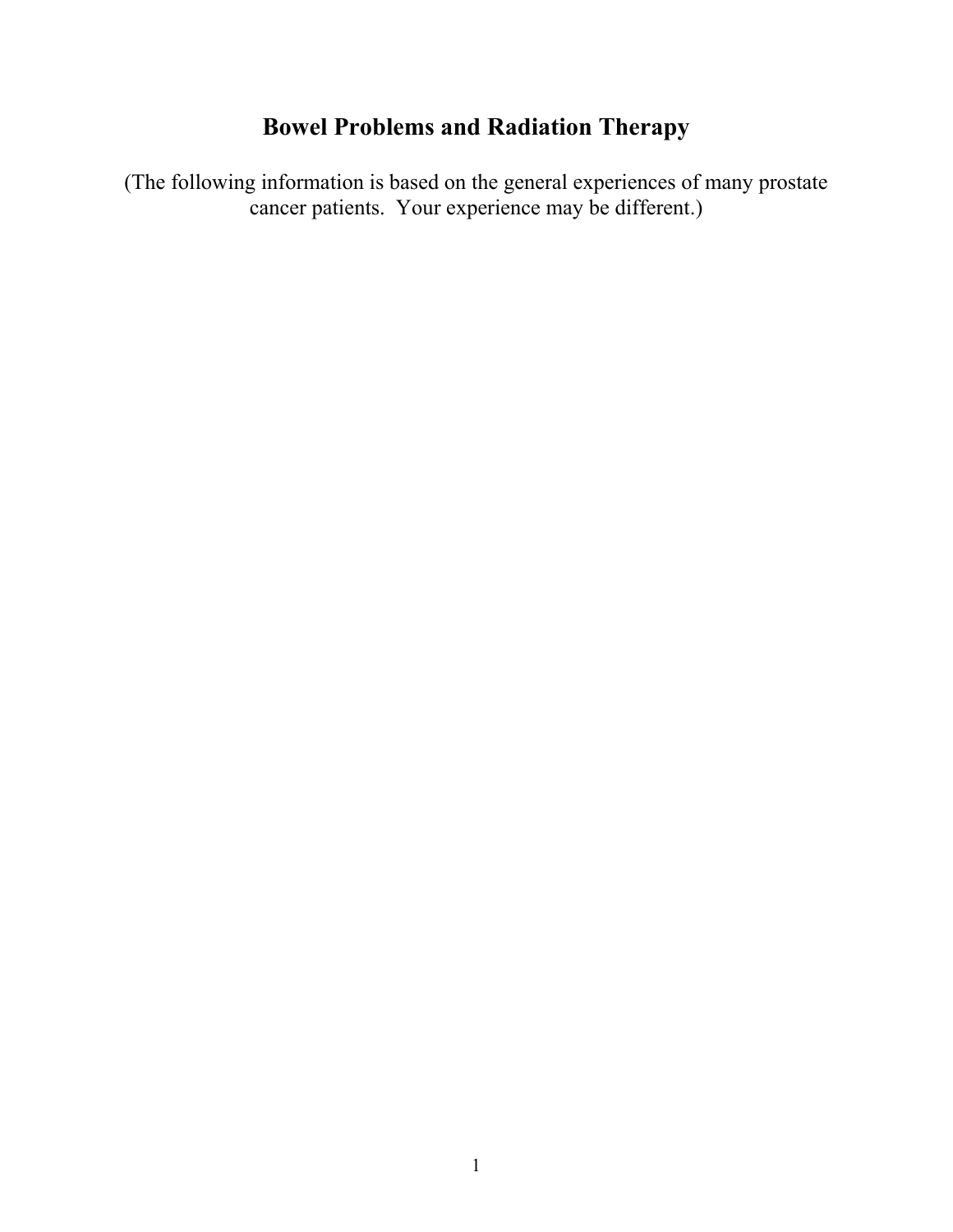## **Table of Contents**

| Are There Things That Can Help Make My Intestinal Irritation Better? 8 |  |
|------------------------------------------------------------------------|--|
|                                                                        |  |
|                                                                        |  |
|                                                                        |  |
|                                                                        |  |
|                                                                        |  |
|                                                                        |  |
|                                                                        |  |
|                                                                        |  |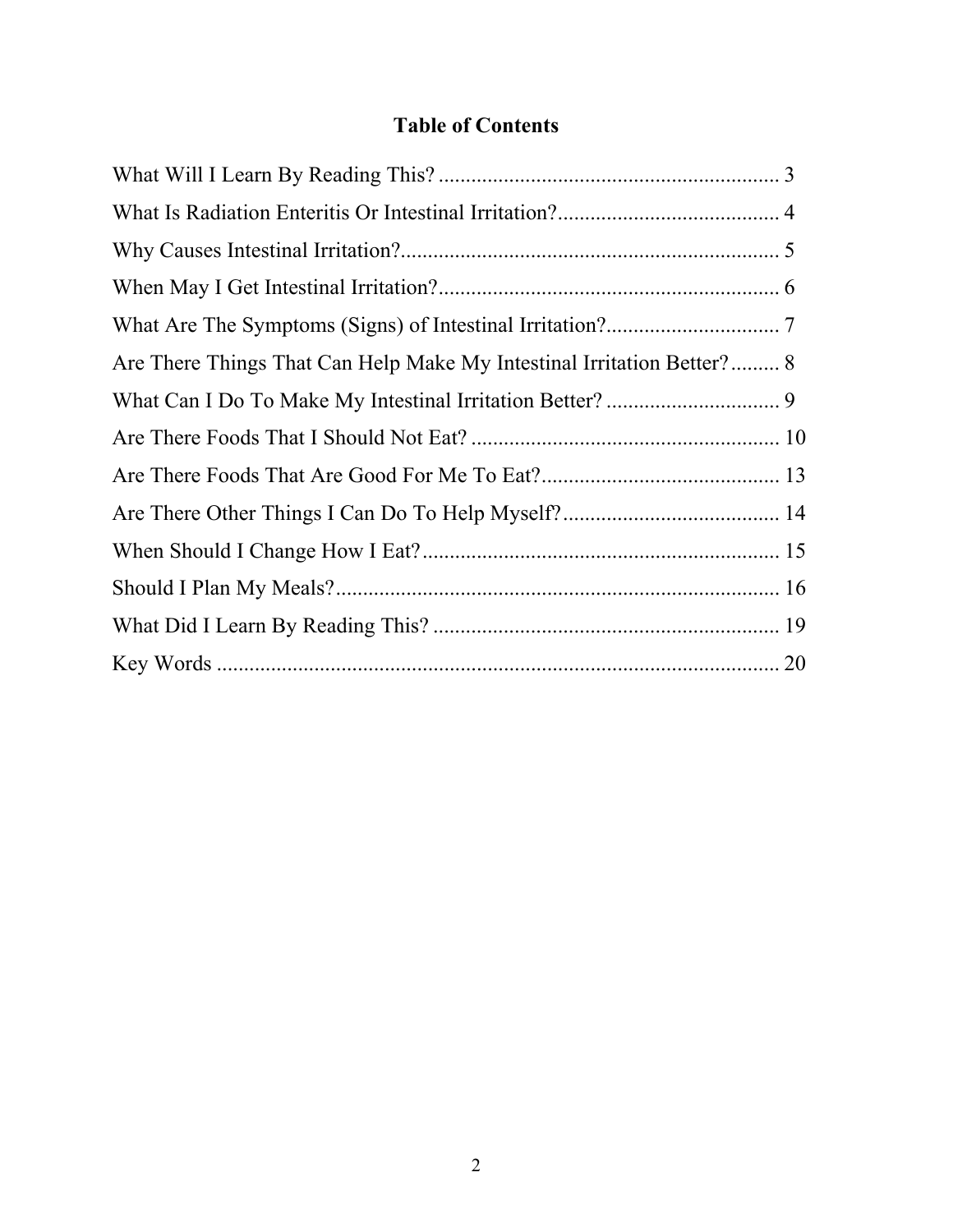#### **What Will I Learn By Reading This?**

When you and your doctor talked about radiation therapy as a treatment for your prostate cancer, you probably talked about the side effects or unwanted changes that may happen to you during and after your radiation therapy.It is important for you to learn about these side effects so you will know what to expect and how best to take care of yourself during and after radiation therapy. In this booklet, you will learn about a common side effect or unwanted change in your body called radiation enteritis ( $N$  –terr –  $EYE$  – tis). You will learn the following:

- What radiation enteritis is.
- How you can take care of your body during and after radiation therapy.

It is important to think about how you will take care of yourself so that you can live your life as well during and after your radiation therapy.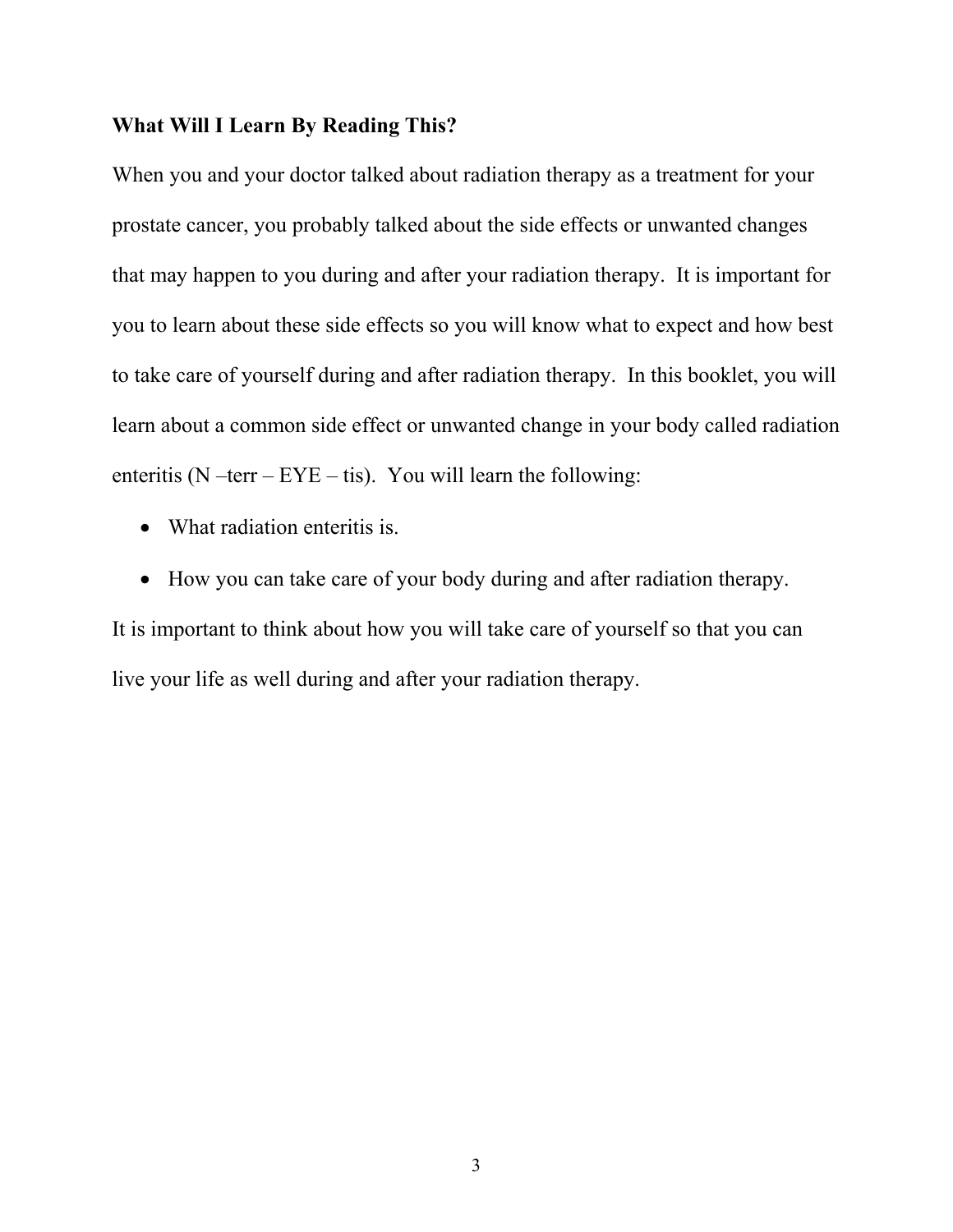## **What Is Radiation Enteritis or Intestinal Irritation?**

Radiation enteritis is an irritation of the cells that cover the inside of your intestines.

**Look at the picture below to see what the cells that cover the inside of your intestines look like.** 

## **Picture of Cells that Cover the Inside of Your Intestines**

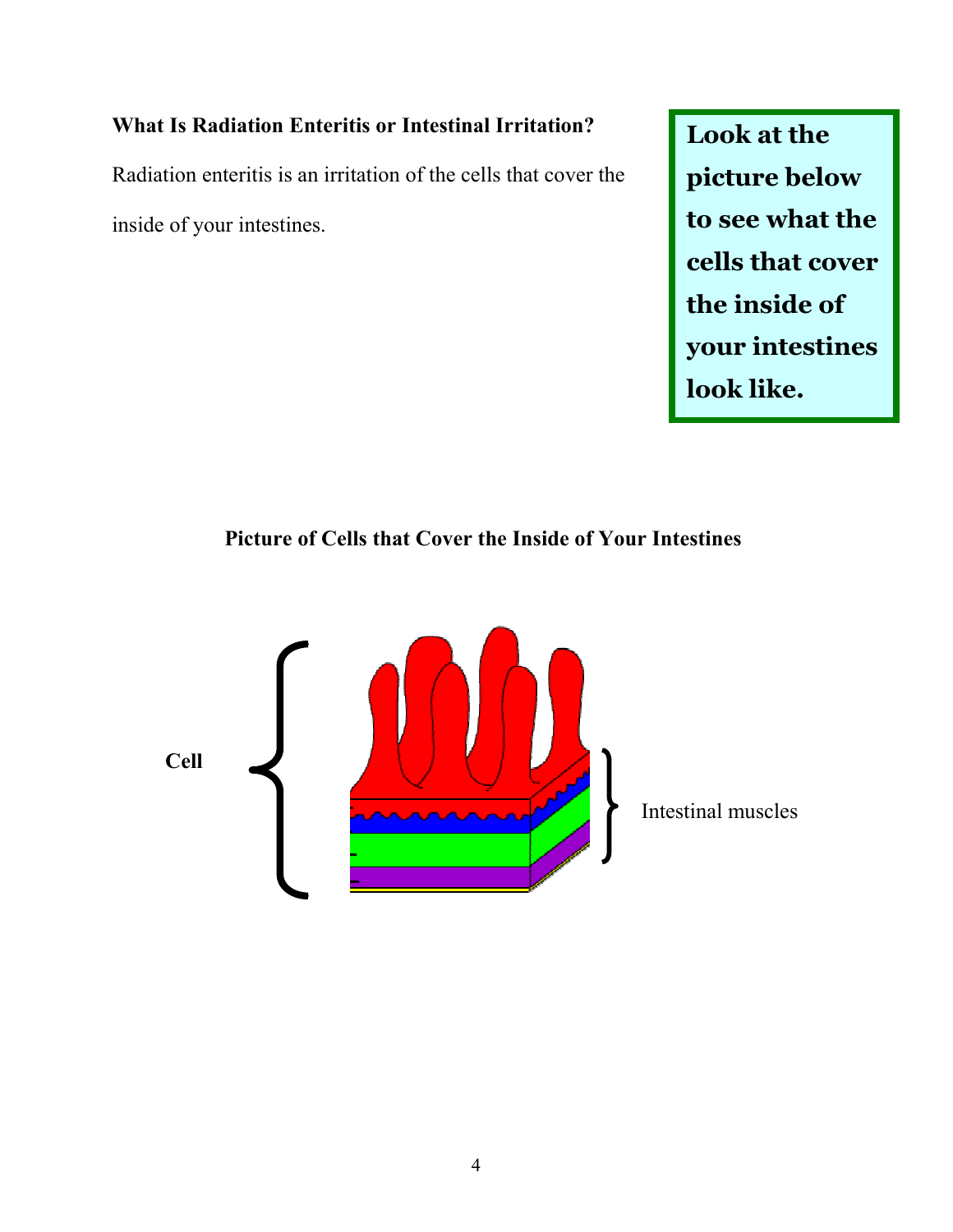#### **What Causes The Irritation of Your Intestinal Celss?**

When you get radiation therapy to treat your prostate cancer, healthy cells are also killed along with your prostate cancer cells. This may bother or irritate your intestines. Your intestines tract help your body to take food, water, and other liquids into your body. When your intestines are irritated, they cannot take water and foods into your body very well. This can cause you to have pain in your belly (the part of your body above and around your belly button).

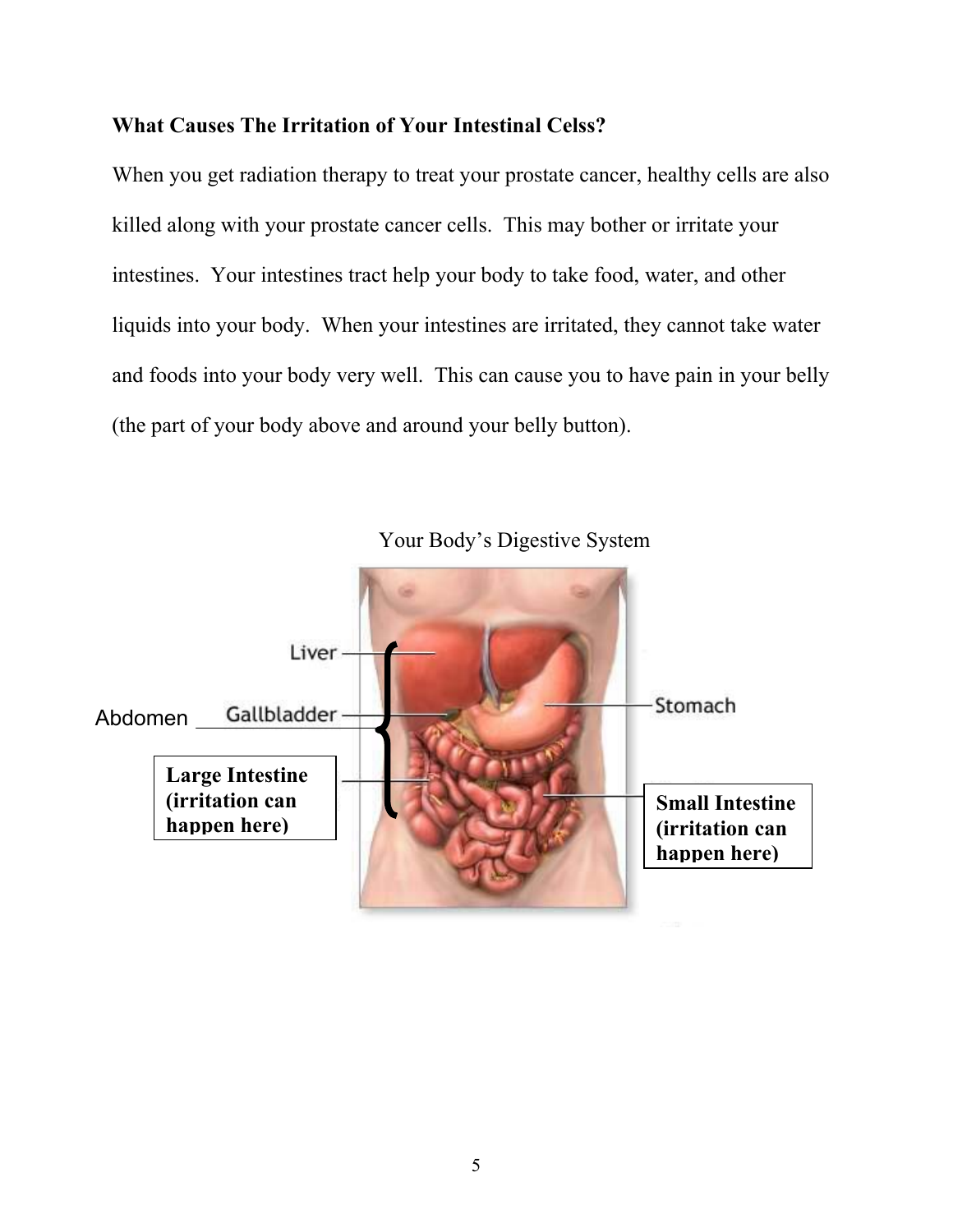#### **When May I Get Intestinal Irritation?**

You may have intestinal irritation during and after your radiation treatment. Intestinal irritation may happen any time from the day you start your radiation therapy until up to 8 weeks or more following the end of your treatment. In some cases, this side effect of your radiation therapy may not happen for 6 to 18 months after your treatment has ended. If you get intestinal irritation, there are things you can do to make yourself feel better and to manage this side effect of radiation therapy.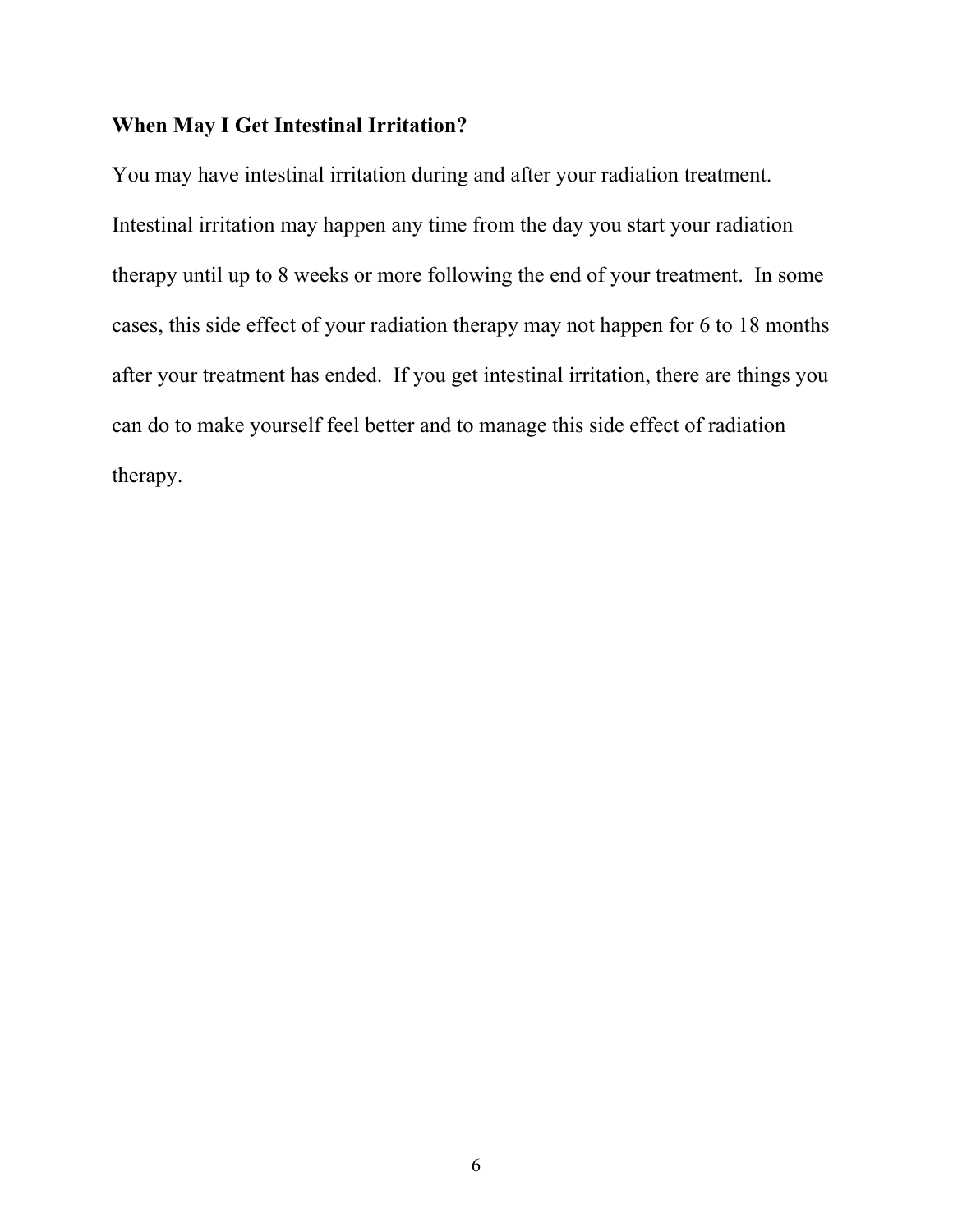## **What Are The Symptoms (Signs) of Intestinal Irritation?**

Intestinal irritation may cause you to have nausea (feeling queasy or sick to your stomach) with vomiting (throwing up), cramps, and diarrhea (loose and runny bowel movements). If you have any of these signs during or after your radiation treatment, please call your doctor or nurse case manager.

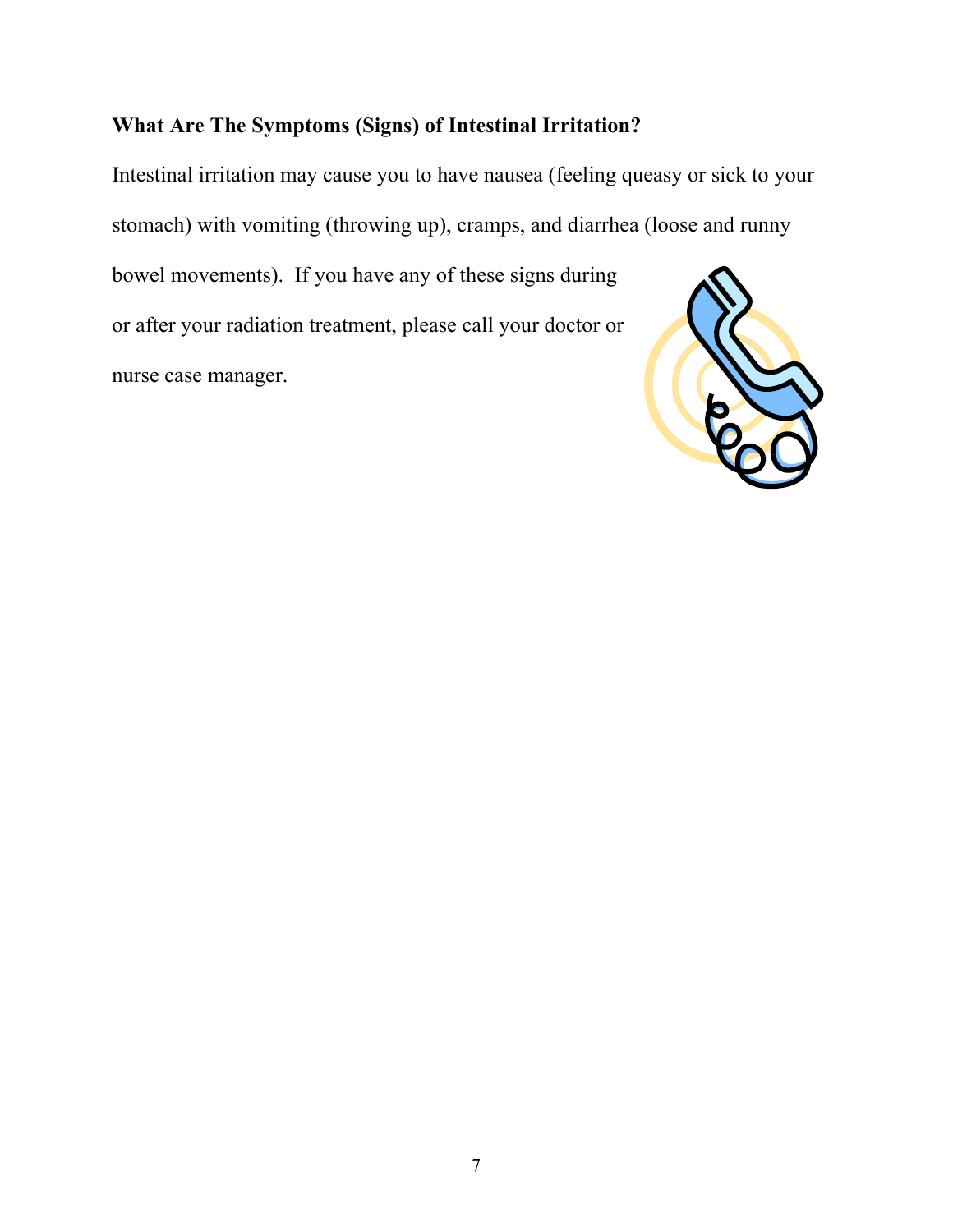#### **Are There Things That Can Help Make My Intestinal Irritation Better?**

Yes. These symptoms or intestinal irritation usually get better with medications, changes in diet, and rest. Your doctor may give you medications called antidiarrheals to help stop your diarrhea. You may also be given medications to help stop any pain you may have in your belly. Speak with your doctor if you have nausea (feeling queasy or sick to your stomach) with vomiting (throwing up), cramps, and diarrhea (loose and runny bowel movements).

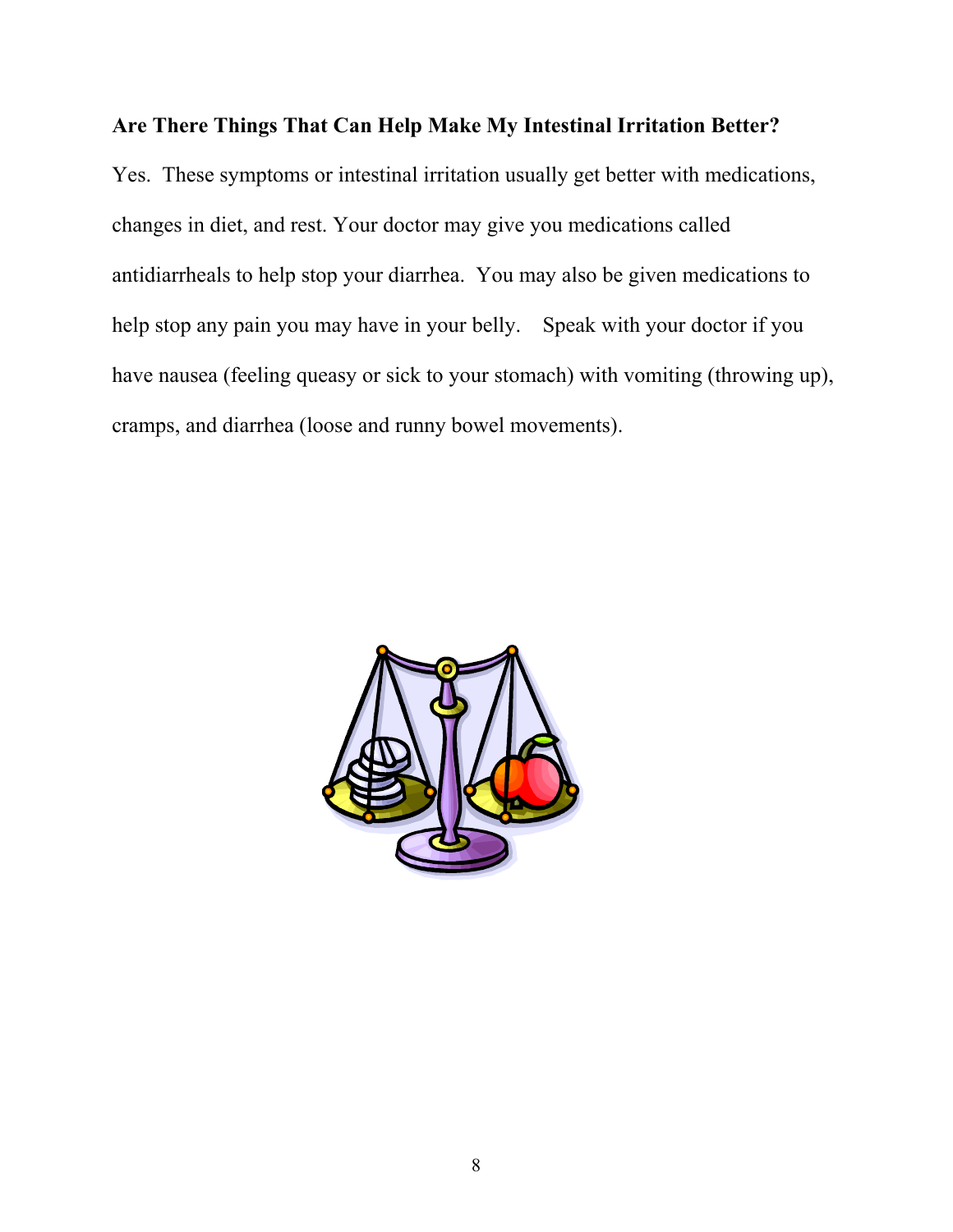#### **What Can I Do To Make My Intestinal Irritation Better?**

The best thing you can do to help make your intestinal irritation better is to change what you eat. When you have intestinal irritation your body cannot make enough enzymes (a substance made by your body to help it break down food). By changing what you eat, you can choose foods that will be easier for your body to digest (break down). This will lower the number of symptoms you have in your belly.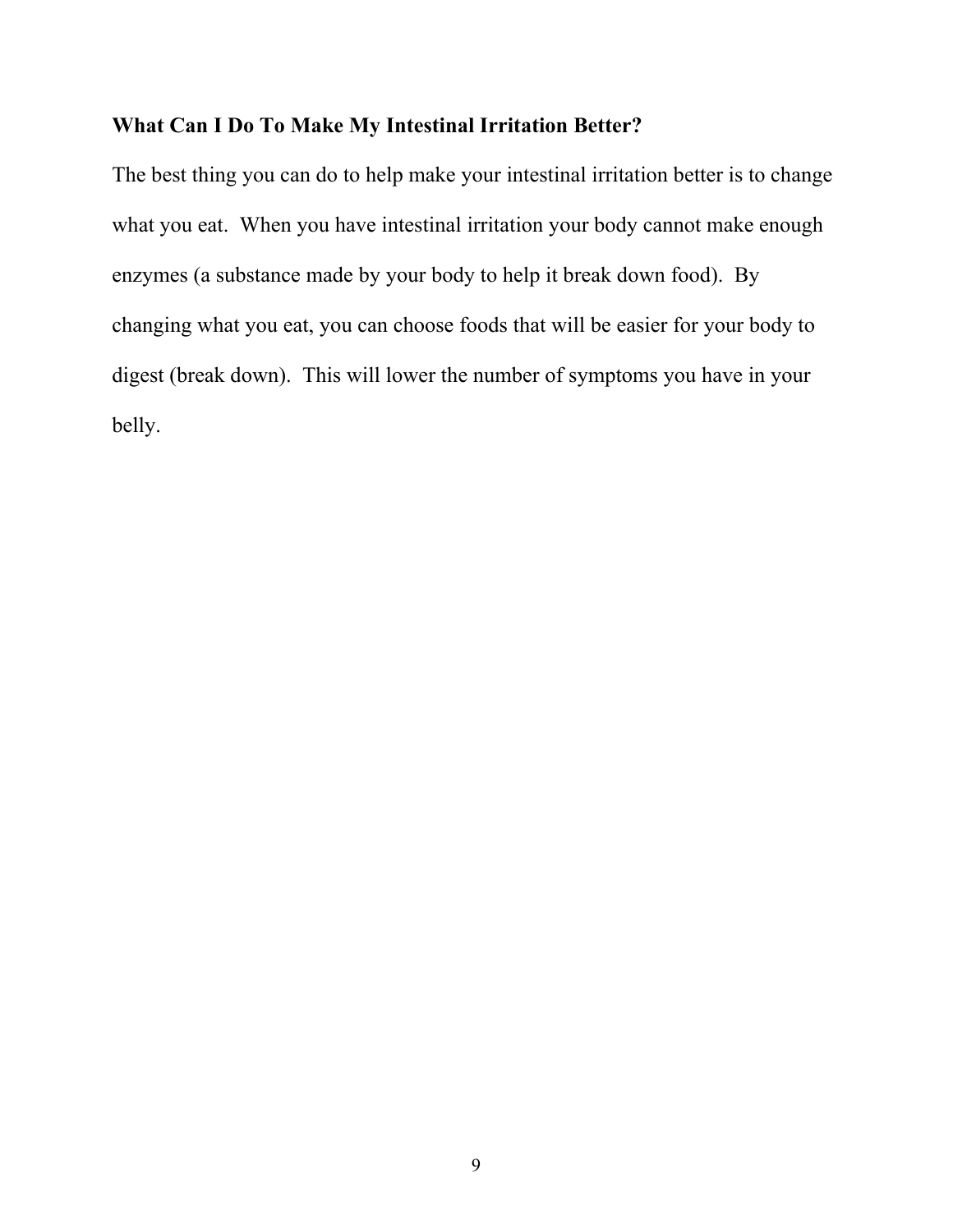#### **Are There Foods That I Should Not Eat?**

Yes. One of the enzymes your body makes that is most affected by the radiation is lactose. Lactose helps your body digest (breakdown) milk and things made from milk such as cheese, ice cream, puddings, custards, and flan. Try not to drink milk or eat things made with milk.

If you are unsure if some foods have milk, make a list of those foods and then check the label to see if it lists "milk", "milk solids", or "whey". You may also want to check with your Nurse Case Manager about these foods.



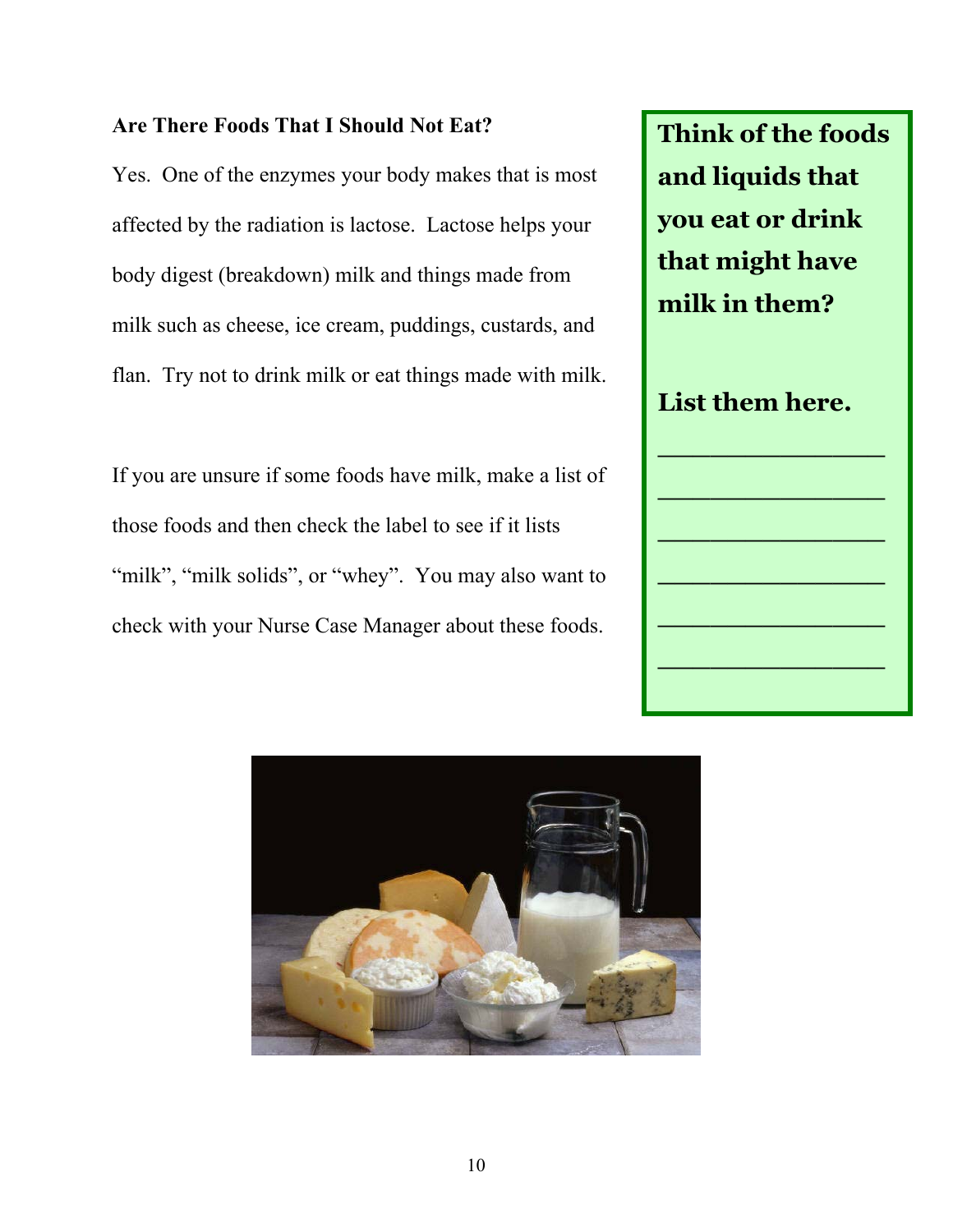Other foods you should stay away from when you have intestinal irritation are:

- High-fiber foods, such as whole grain products (cereals, breads) and foods containing bran (bran muffins). These foods tend to increase the digestion process and can make diarrhea worse.
- Nuts, seeds like sunflower seeds, and coconut
- Fresh and dried fruit (like raisins) and some juices like prune juice
- Popcorn, potato chips, and pretzels.
- Sweets, fried and fatty foods (like fried fish, fried chicken, French fries, ice cream, or high fat milk products), and acidic foods (like tomatoes and citrus fruits).
- Vegetables that are hard to digest, such as broccoli, cabbage, cauliflower, and corn.
- Raw vegetables.
- Spicy foods such as chilies or foods made with chilies or hot sauce.
- Food and drinks that have caffeine like, chocolate, coffee, tea, and sodas.

Can you think of some other foods that you eat that are fried, greasy, or fatty?

\_\_\_\_\_\_\_\_\_\_\_\_\_\_

 $\mathcal{L}_\text{max}$  , where  $\mathcal{L}_\text{max}$  is the set of  $\mathcal{L}_\text{max}$ 

\_\_\_\_\_\_\_\_\_\_\_\_\_\_

\_\_\_\_\_\_\_\_\_\_\_\_\_\_

\_\_\_\_\_\_\_\_\_\_\_\_\_\_

\_\_\_\_\_\_\_\_\_\_\_\_\_\_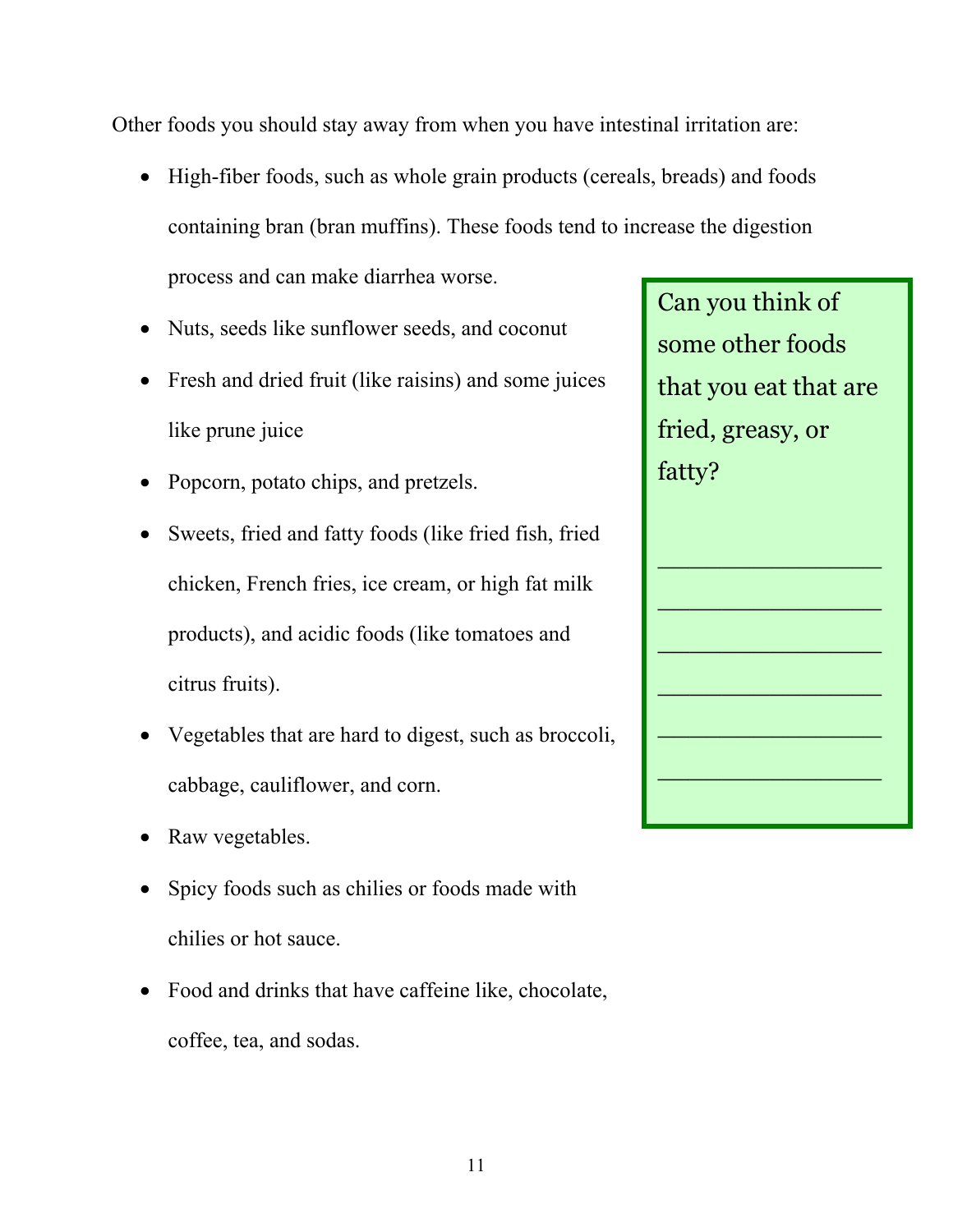Remember, not drinking milk or eating these foods can help you feel better. You will be able to have them again after your radiation treatment is finished and your symptoms get better.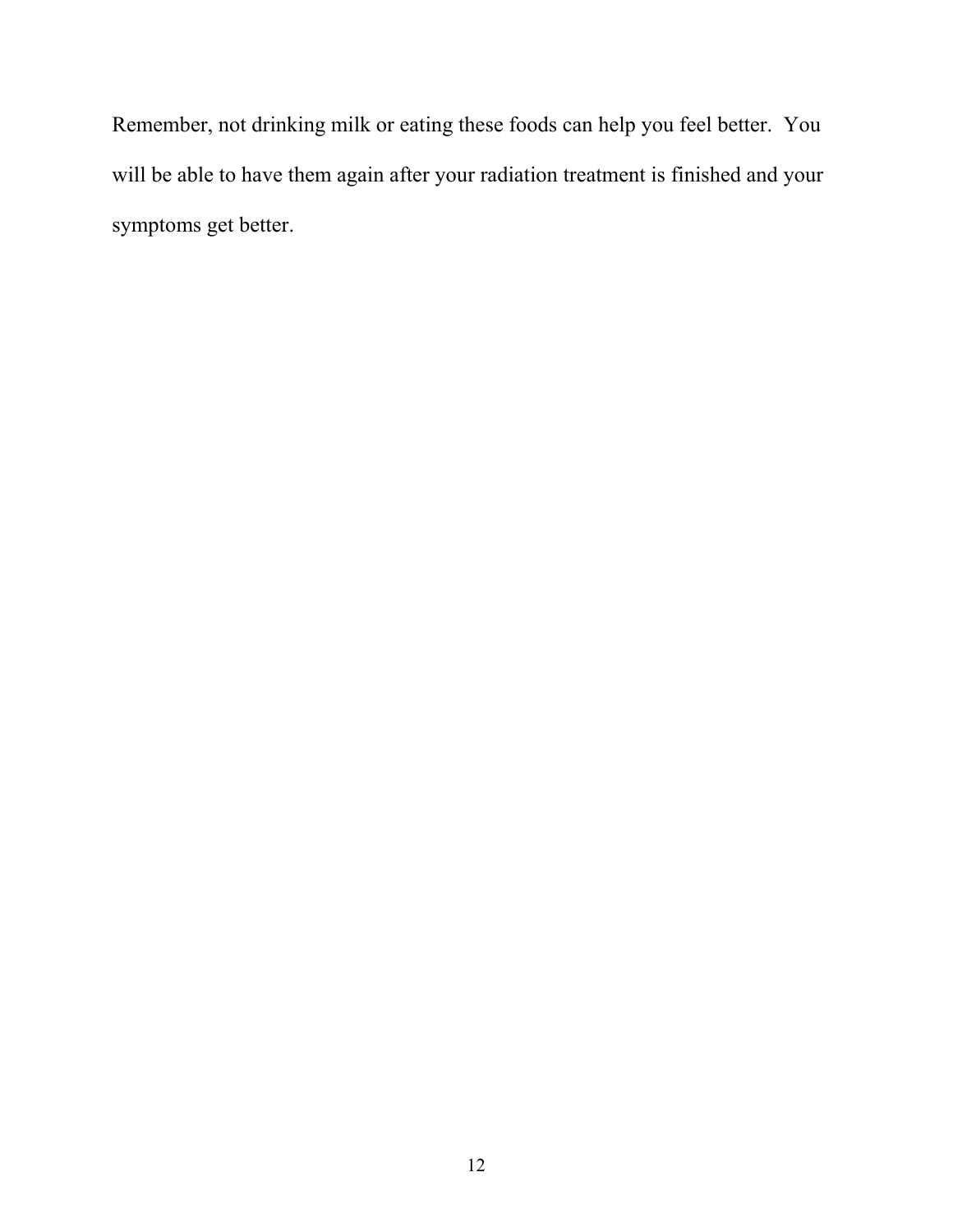## **Are There Foods That Are Good For Me To Eat?**

There are a lot of foods that are good for you to eat when you have intestinal irritation. You should:

- Eat fish, chicken, turkey, lean beef or pork that has been broiled or roasted and not fried.
- Eat bananas, applesauce, peeled apples, boiled white rice, tapioca, and cream of rice cereal.
- Eat white bread and toast
- Eat macaroni and noodles
- Eat baked, boiled, or mashed potatoes
- Eat cooked vegetables that are mild like green beans, carrots, squash, or spinach.
- Eat eggs
- Eat creamy peanut butter
- Eat buttermilk, yogurt, and mild processed cheese.
- Drink beverages and eat foods that are "clear," such as apple juice and ginger ale, soup broth, popsicles, and Jell-O®. These are usually gentler on your stomach and easier to digest.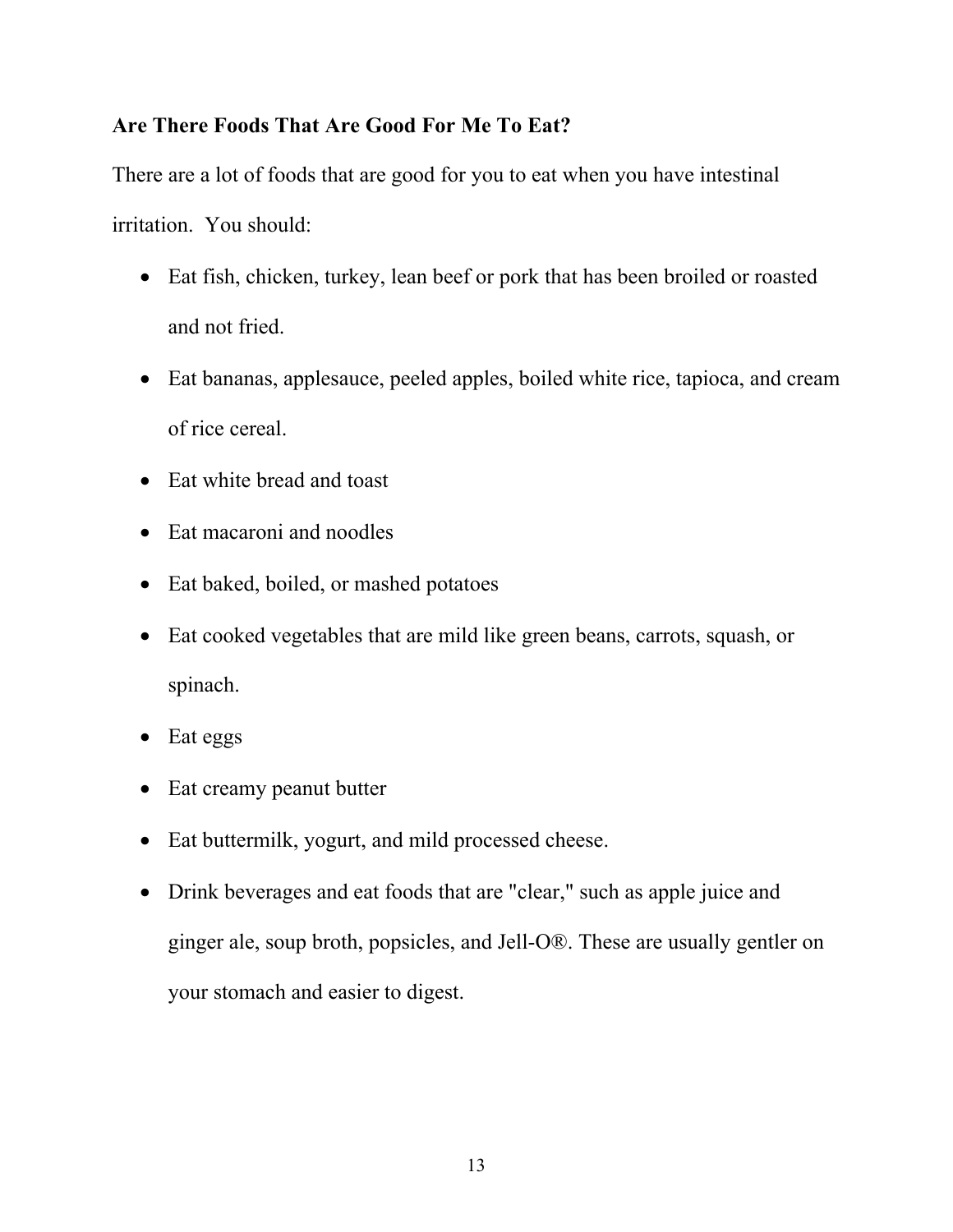## **Are There Other Things I Can Do To Help Myself?**

Yes, there are many things you can do besides changing what you eat. You can:

- Eat foods at room temperature. Food has less smell if it is served at room temperature.
- If smells bother you, try turning on a kitchen fan, covering foods when cooking, and cooking outdoors in good weather.
- Try adding nutmeg (no more than a  $\frac{1}{4}$  teaspoon) to food like applesauce. Nutmeg can help slow down your intestines. This will help with the diarrhea (loose or runny bowel movements) that you may be having.
- It is helpful to drink a lot of liquids everyday. Drink at least eight 8-ounce glasses of water a day. It is important to put back the fluids you lose. If you drink soda, it is best to open it and let it sit until the carbonation (the bubbles in your drink) is gone.
- Plan your meals. This will help you change the way that you eat.
- Make sure you get plenty of rest.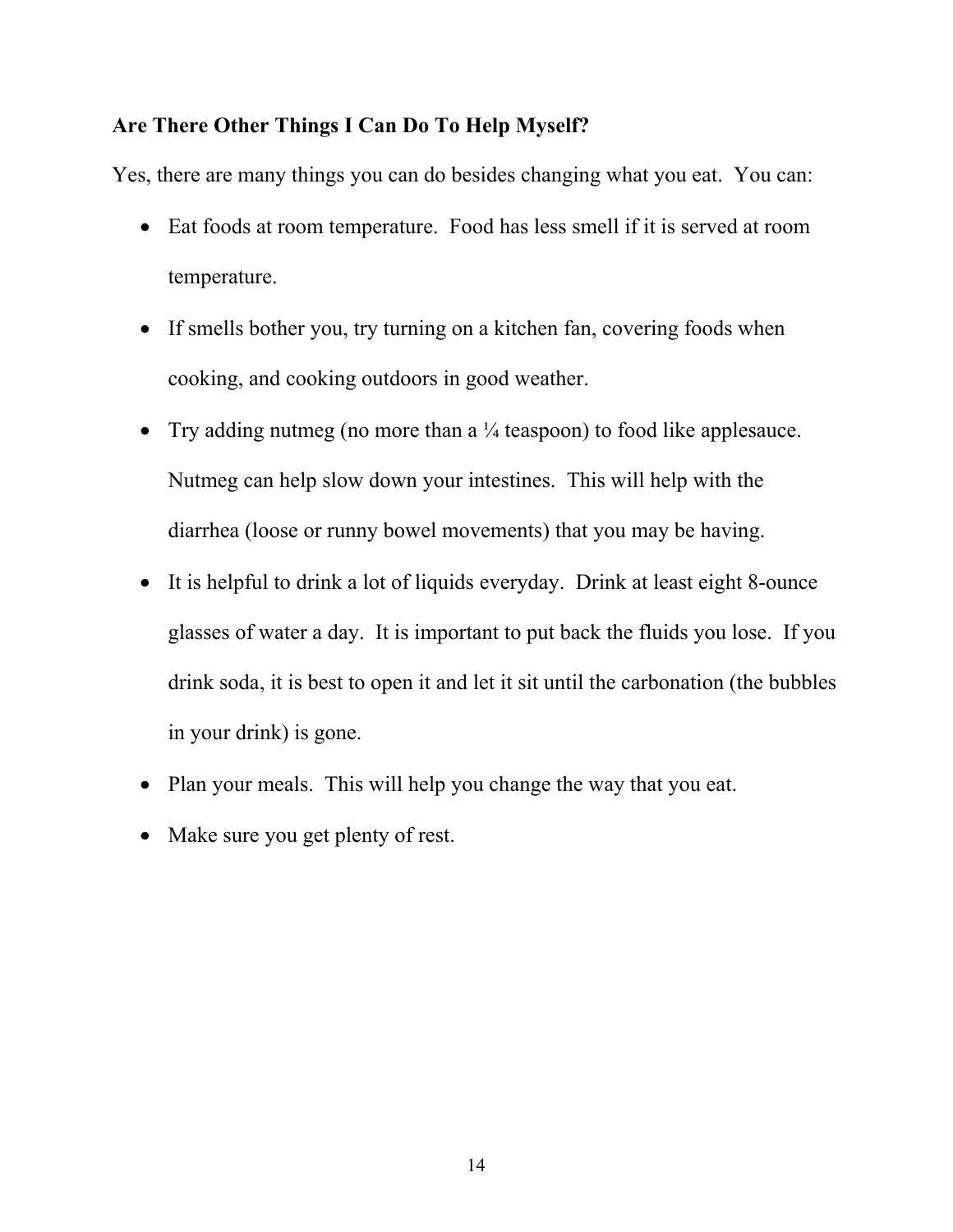## **When Should I Change How I Eat?**

It is best if you change how you eat the day that you start radiation therapy. But, you can change how you eat anytime you start having trouble with intestinal irritation.

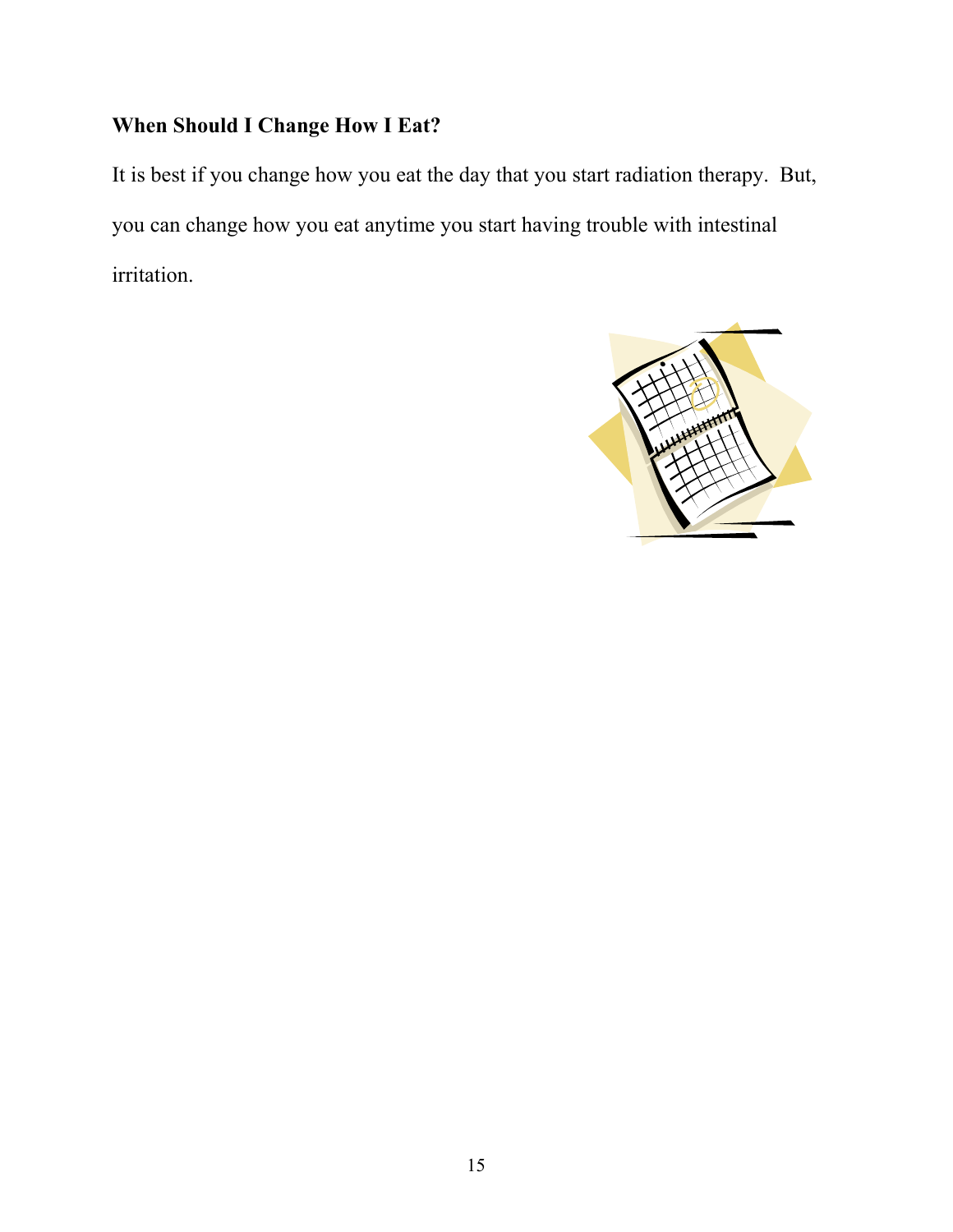#### **Should I Plan My Meals?**

Yes. Anytime you change how you eat, it can be helpful to you to plan out your meals and snacks. You can also use this plan to help make your shopping list.

Use the sample menu on the next page to help plan your meals. Write down what you will have for breakfast, morning snack, lunch, afternoon snack, supper, and evening snack. Choose foods from the list of things that are good for you to eat. Stay away from foods on the not good to eat list. If you have trouble or are not sure about some foods you should eat or stay away from, ask your Nurse Case Manager. By changing how you eat, you can manage your intestinal irritation.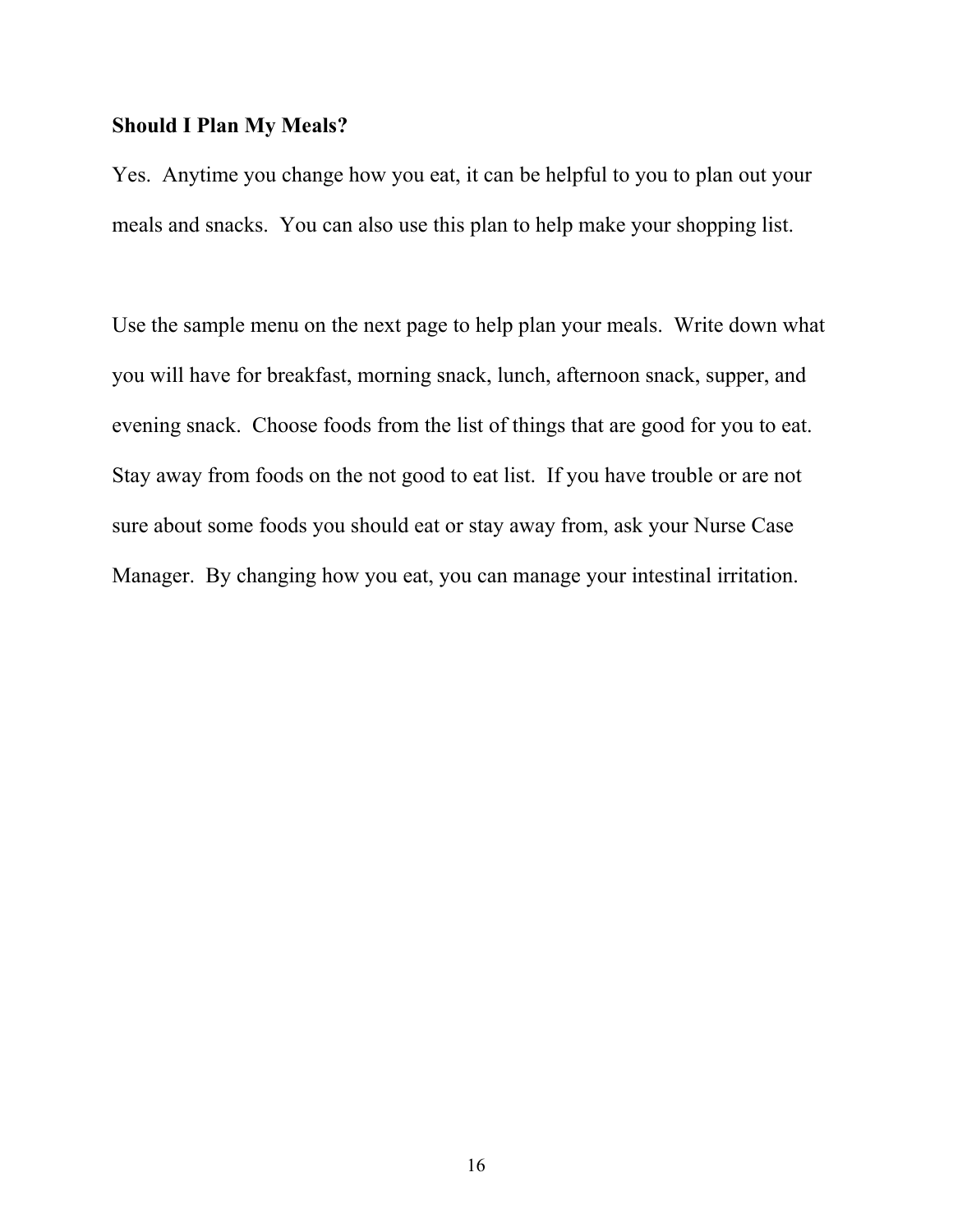# **Weekly Meal Planner**

|                                  | <b>Sunday</b> | <b>Monday</b> | <b>Tuesday</b> | <b>Thursday</b> | Friday | <b>Saturday</b> | <b>Foods to eat</b>                                                                                                                                                                                                                                                                                                                                                    |
|----------------------------------|---------------|---------------|----------------|-----------------|--------|-----------------|------------------------------------------------------------------------------------------------------------------------------------------------------------------------------------------------------------------------------------------------------------------------------------------------------------------------------------------------------------------------|
| <b>Breakfast</b>                 |               |               |                |                 |        |                 | Broiled or roasted fish,<br>chicken, turkey, lean beef or<br>pork, bananas, applesauce,<br>peeled apples, apple and<br>grape juice, white bread and<br>toast, macaroni and noodles<br>baked, boiled, or mashed<br>potatoes, cooked vegetables<br>that are mild like green beans,<br>carrots, squash, or spinach,<br>eggs, creamy peanut butter,<br>yogurt, buttermilk. |
| <b>Morning</b><br><b>Snack</b>   |               |               |                |                 |        |                 |                                                                                                                                                                                                                                                                                                                                                                        |
| Lunch                            |               |               |                |                 |        |                 |                                                                                                                                                                                                                                                                                                                                                                        |
| <b>Afternoon</b><br><b>Snack</b> |               |               |                |                 |        |                 | <b>Foods to stay away from</b>                                                                                                                                                                                                                                                                                                                                         |
| <b>Dinner</b>                    |               |               |                |                 |        |                 | Whole bran bread and cereals<br>Nuts, fried foods, fresh and<br>dried fruit (like raisins), prune<br>juice, raw vegetables, rich<br>sweets, strong spices and<br>herbs, Chocolate, coffee, tea,<br>and caffeine                                                                                                                                                        |
| <b>Evening</b><br><b>Snack</b>   |               |               |                |                 |        |                 |                                                                                                                                                                                                                                                                                                                                                                        |
| <b>Grocery</b><br>List           |               |               |                |                 |        |                 |                                                                                                                                                                                                                                                                                                                                                                        |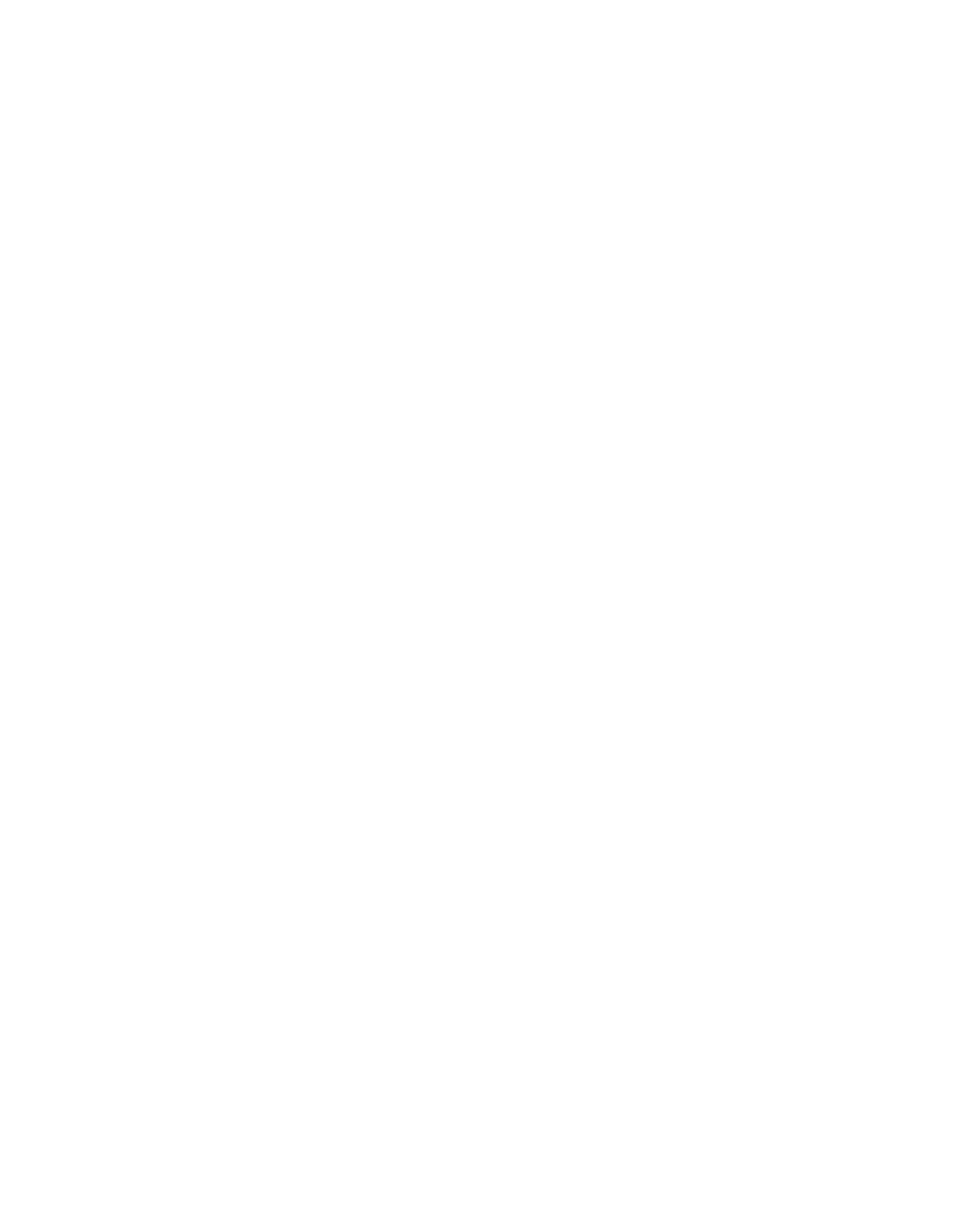## **What Have I Learned By Reading This?**

In this booklet, you learned about:

- Radiation enteritis or intestinal irritation
- Why you may get intestinal irritation
- What things you can do to take care of yourself when you have intestinal irritation

If you have any questions, please talk to your doctor or nurse case manager. It is important that you understand the side effects or unwanted changes in your body that may happen during and after your treatment. This knowledge will help you take better care of yourself and feel more in control so that you can get the most from your treatment.